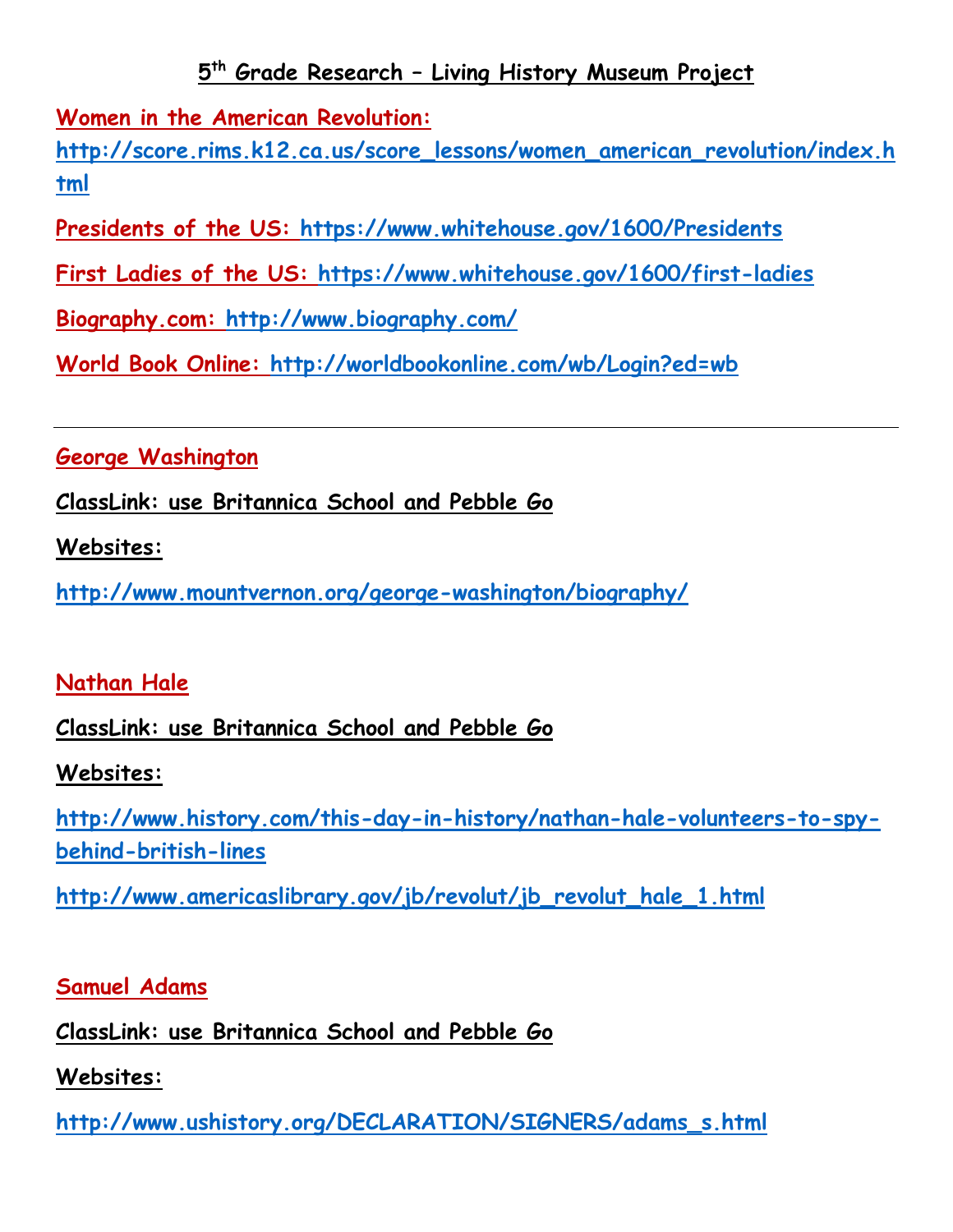**[http://www.ducksters.com/history/american\\_revolution/samuel\\_adams.php](http://www.ducksters.com/history/american_revolution/samuel_adams.php)**

**John Adams**

**ClassLink: use Britannica School and Pebble Go**

**Websites:**

**<http://www.ducksters.com/biography/uspresidents/johnadams.php>**

**Abigail Adams ClassLink: use Britannica School and Pebble Go Websites: <http://www.firstladies.org/biographies/firstladies.aspx?biography=2>**

**Mercy Otis Warren – NO BOOKS**

**ClassLink: use Britannica School**

**Websites:**

**<http://www.librarycompany.org/women/portraits/warren.htm>**

**<http://www.revolutionary-war.net/mercy-otis-warren.html>**

**[http://www.pbs.org/ktca/liberty/popup\\_otiswarren.html](http://www.pbs.org/ktca/liberty/popup_otiswarren.html)**

**[https://www.newworldencyclopedia.org/entry/Mercy\\_Otis\\_Warren](https://www.newworldencyclopedia.org/entry/Mercy_Otis_Warren)**

**Benjamin Franklin**

**ClassLink: use Britannica School and Pebble Go**

**Websites:**

**<https://www.fi.edu/benjamin-franklin/benjamin-franklin-faq>**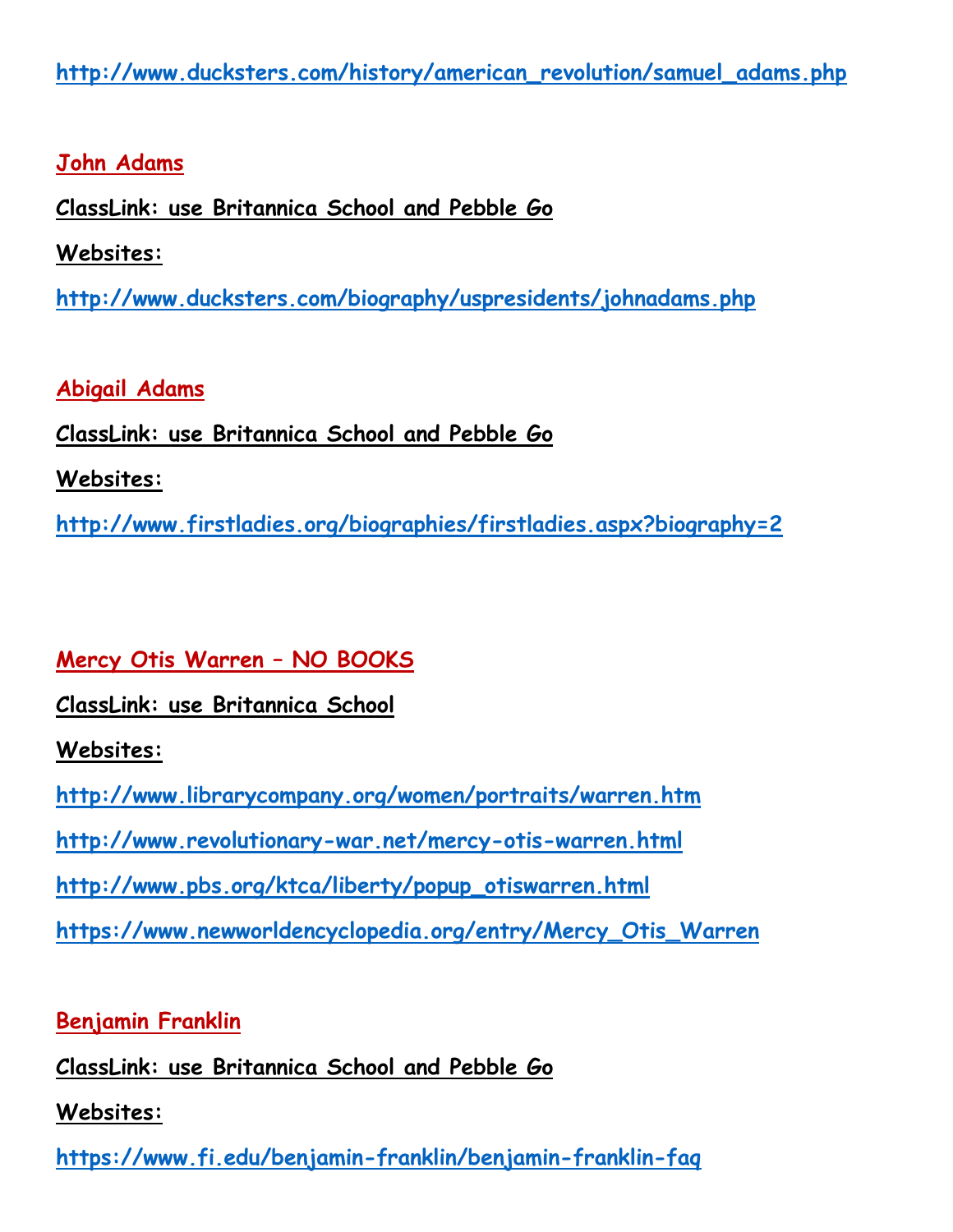**[http://www.americaslibrary.gov/aa/franklinb/aa\\_franklinb\\_subj.html](http://www.americaslibrary.gov/aa/franklinb/aa_franklinb_subj.html)**

**Thomas Jeffereson**

**ClassLink: use Britannica School and Pebble Go**

**Websites:**

**<https://www.monticello.org/site/jefferson/thomas-jefferson-brief-biography> <http://www.ushistory.org/declaration/signers/jefferson.html>**

**John Hancock**

**ClassLink: use Britannica School and Pebble Go**

**Websites:**

**<http://www.ushistory.org/declaration/signers/hancock.html>**

**[http://www.americaslibrary.gov/jb/colonial/jb\\_colonial\\_hancock\\_1.html](http://www.americaslibrary.gov/jb/colonial/jb_colonial_hancock_1.html)**

**Paul Revere**

**ClassLink: use Britannica School and Pebble Go**

**Websites:**

**[http://kidsandhistory.net/paulvm/h2\\_hist.html](http://kidsandhistory.net/paulvm/h2_hist.html)**

**<https://www.paulreverehouse.org/biography/>**

**Betsy Ross**

**ClassLink: use Britannica School and Pebble Go**

**Websites:**

**<http://www.ushistory.org/betsy/>**

**<http://www.usflag.org/about.betsy.ross.html>**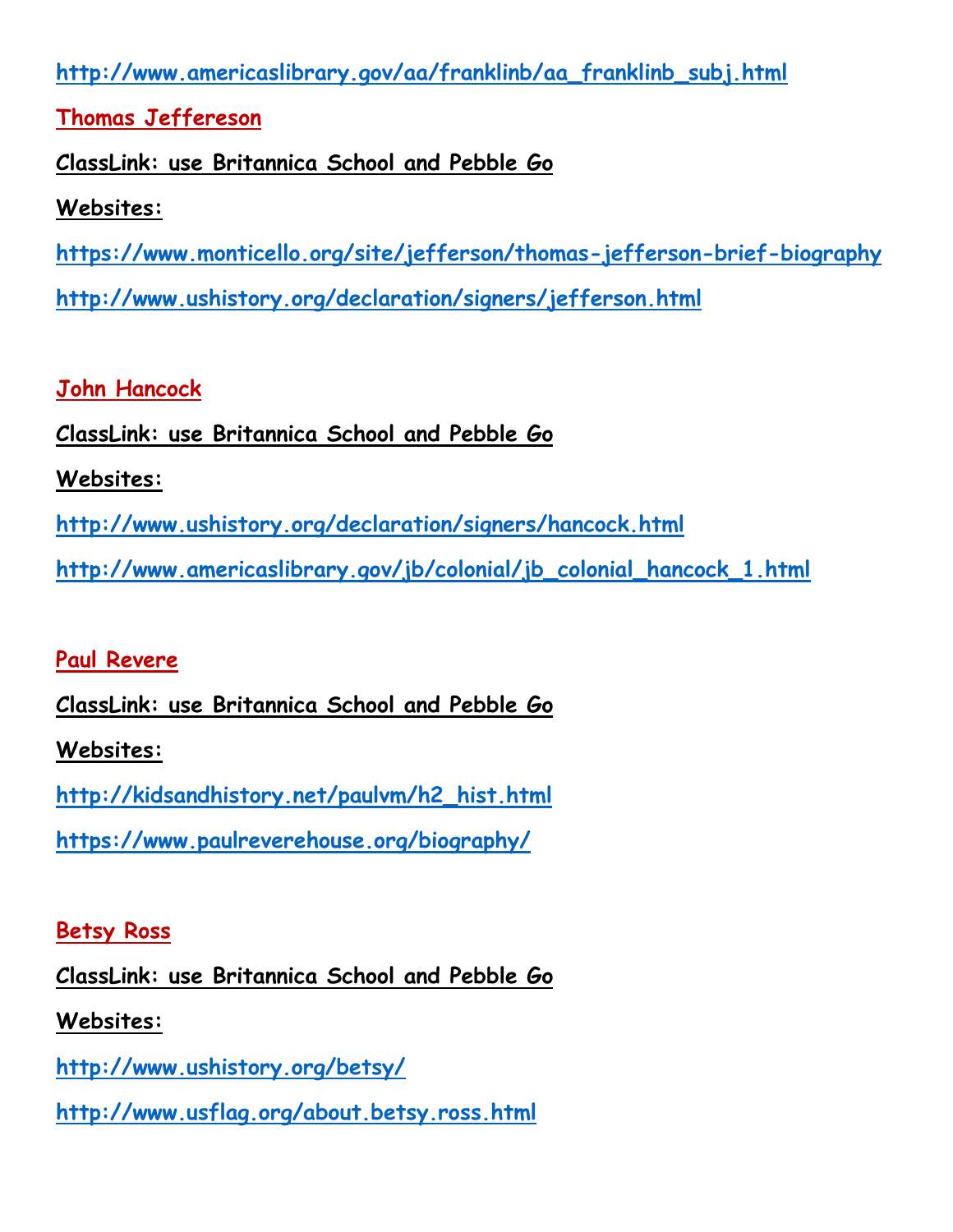**Sybil Ludington – NO BOOKS**

**ClassLink: use Britannica School**

**Websites:**

**[http://score.rims.k12.ca.us/score\\_lessons/women\\_american\\_revolution/index.h](http://score.rims.k12.ca.us/score_lessons/women_american_revolution/index.html) [tml](http://score.rims.k12.ca.us/score_lessons/women_american_revolution/index.html)**

**[https://www.nwhm.org/education-resources/biography/biographies/sibyl](https://www.nwhm.org/education-resources/biography/biographies/sibyl-ludington/)[ludington/](https://www.nwhm.org/education-resources/biography/biographies/sibyl-ludington/)**

**<http://www.historicpatterson.org/Exhibits/ExhSybilLudington.php>**

**<http://www.revolutionary-war.net/sybil-ludington.html>**

**<http://www.anb.org/articles/20/20-01901.html>**

**Deborah Samson – NO BOOKS**

**ClassLink: use Britannica School**

**Websites:**

**[https://www.nwhm.org/education-resources/biography/biographies/deborah](https://www.nwhm.org/education-resources/biography/biographies/deborah-sampson/)[sampson/](https://www.nwhm.org/education-resources/biography/biographies/deborah-sampson/)**

**<http://www.revolutionary-war.net/deborah-samson.html>**

**<http://www.distinguishedwomen.com/biographies/sampson.html>**

**<http://www.canton.org/samson/>**

**[http://score.rims.k12.ca.us/score\\_lessons/women\\_american\\_revolution/index.h](http://score.rims.k12.ca.us/score_lessons/women_american_revolution/index.html) [tml](http://score.rims.k12.ca.us/score_lessons/women_american_revolution/index.html)**

# **Molly Pitcher (Molly McCauley)**

**ClassLink: use Britannica School**

**Websites:**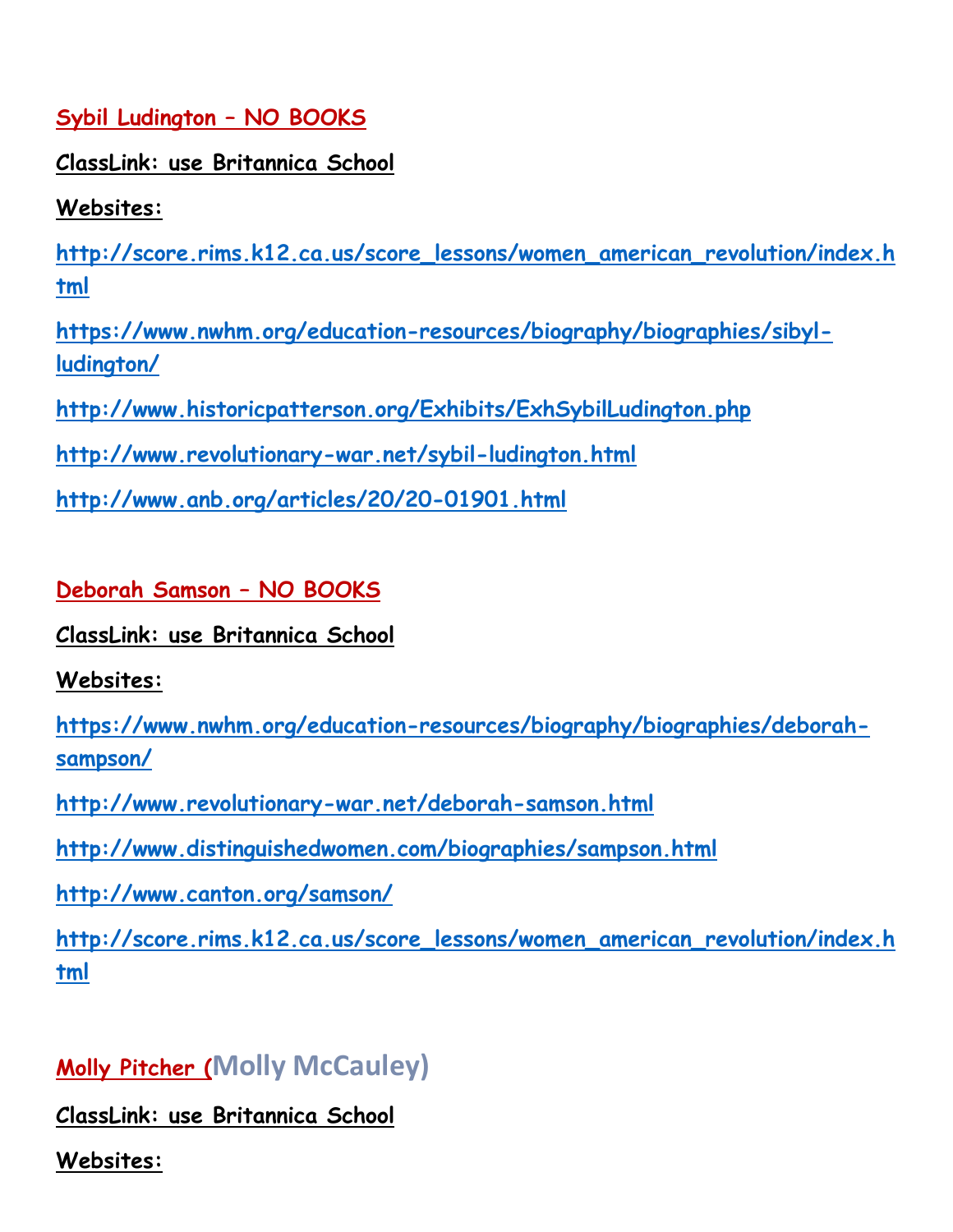**<http://www.ushistory.org/valleyforge/youasked/070.htm>**

**[http://score.rims.k12.ca.us/score\\_lessons/women\\_american\\_revolution/mccaul](http://score.rims.k12.ca.us/score_lessons/women_american_revolution/mccauley.html) [ey.html](http://score.rims.k12.ca.us/score_lessons/women_american_revolution/mccauley.html)**

**[http://pabook2.libraries.psu.edu/palitmap/bios/Pitcher\\_\\_Molly.html](http://pabook2.libraries.psu.edu/palitmap/bios/Pitcher__Molly.html)**

**<http://www.revolutionary-war.net/molly-pitcher.html>**

**<https://www.archives.gov/publications/prologue/1999/summer/pitcher.html>**

**Polly Cooper – NO BOOOKS**

**ClassLink:** 

**Websites:**

**[http://www.nativevillage.org/Inspiration-](http://www.nativevillage.org/Inspiration-/The%20Polly%20Cooper%20Shawl%20and%20Valley%20Forge.htm) [/The%20Polly%20Cooper%20Shawl%20and%20Valley%20Forge.htm](http://www.nativevillage.org/Inspiration-/The%20Polly%20Cooper%20Shawl%20and%20Valley%20Forge.htm)**

**<http://www.mountvernon.org/digital-encyclopedia/article/oneida/>**

**<https://nativeheritageproject.com/2012/04/26/polly-cooper-oneida-heroine/>**

**[http://www.worldlibrary.org/articles/polly\\_cooper](http://www.worldlibrary.org/articles/polly_cooper)**

#### **Penelope Barker – NO BOOKS**

**ClassLink:** 

**Websites:**

**[http://score.rims.k12.ca.us/score\\_lessons/women\\_american\\_revolution/index.h](http://score.rims.k12.ca.us/score_lessons/women_american_revolution/index.html) [tml](http://score.rims.k12.ca.us/score_lessons/women_american_revolution/index.html)**

**[https://www.nwhm.org/education-resources/biography/biographies/penelope](https://www.nwhm.org/education-resources/biography/biographies/penelope-barker/)[barker/](https://www.nwhm.org/education-resources/biography/biographies/penelope-barker/)**

**<http://ncpedia.org/biography/barker-penelope>**

**<http://www.visitedenton.com/edenton-pages.php?id=63>**

**<http://ehcnc.org/people/penelope-barker/>**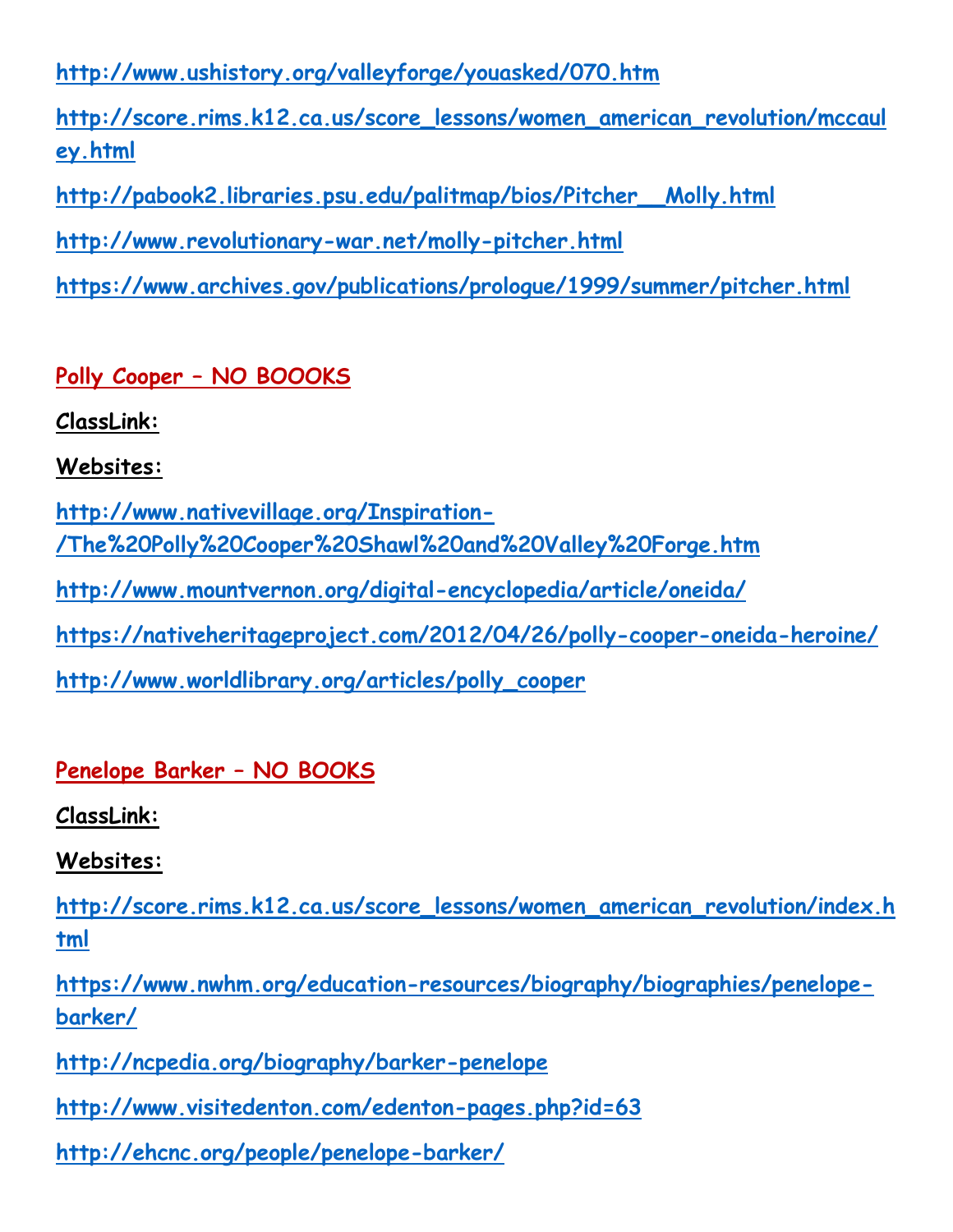**Thomas Paine – NO BOOKS**

**ClassLink: use Britannica School**

**Websites:**

**<http://www.ushistory.org/paine/>**

**<http://www.let.rug.nl/usa/biographies/thomas-paine/>**

**<http://www.historyguide.org/intellect/paine.html>**

**[http://www.ducksters.com/history/american\\_revolution/thomas\\_paine.php](http://www.ducksters.com/history/american_revolution/thomas_paine.php)**

### **Thomas Gage – NO BOOKS**

**ClassLink: use Britannica School**

**Websites:**

**<https://www.britannica.com/biography/Thomas-Gage>**

**<http://www.revolutionary-war.net/thomas-gage.html>**

**<http://www.mountvernon.org/digital-encyclopedia/article/thomas-gage/>**

#### **Patrick Henry**

**ClassLink: use Britannica School**

#### **Websites:**

**[http://www.history.org/Almanack/people/bios/biohen.cfm?PHPSESSID=19af3a](http://www.history.org/Almanack/people/bios/biohen.cfm?PHPSESSID=19af3aca2b6086426b88fe0608f0a9f0) [ca2b6086426b88fe0608f0a9f0](http://www.history.org/Almanack/people/bios/biohen.cfm?PHPSESSID=19af3aca2b6086426b88fe0608f0a9f0)**

**[http://www.ducksters.com/history/american\\_revolution/patrick\\_henry.php](http://www.ducksters.com/history/american_revolution/patrick_henry.php)**

**[http://billofrightsinstitute.org/educate/educator-resources/founders/patrick](http://billofrightsinstitute.org/educate/educator-resources/founders/patrick-henry/)[henry/](http://billofrightsinstitute.org/educate/educator-resources/founders/patrick-henry/)**